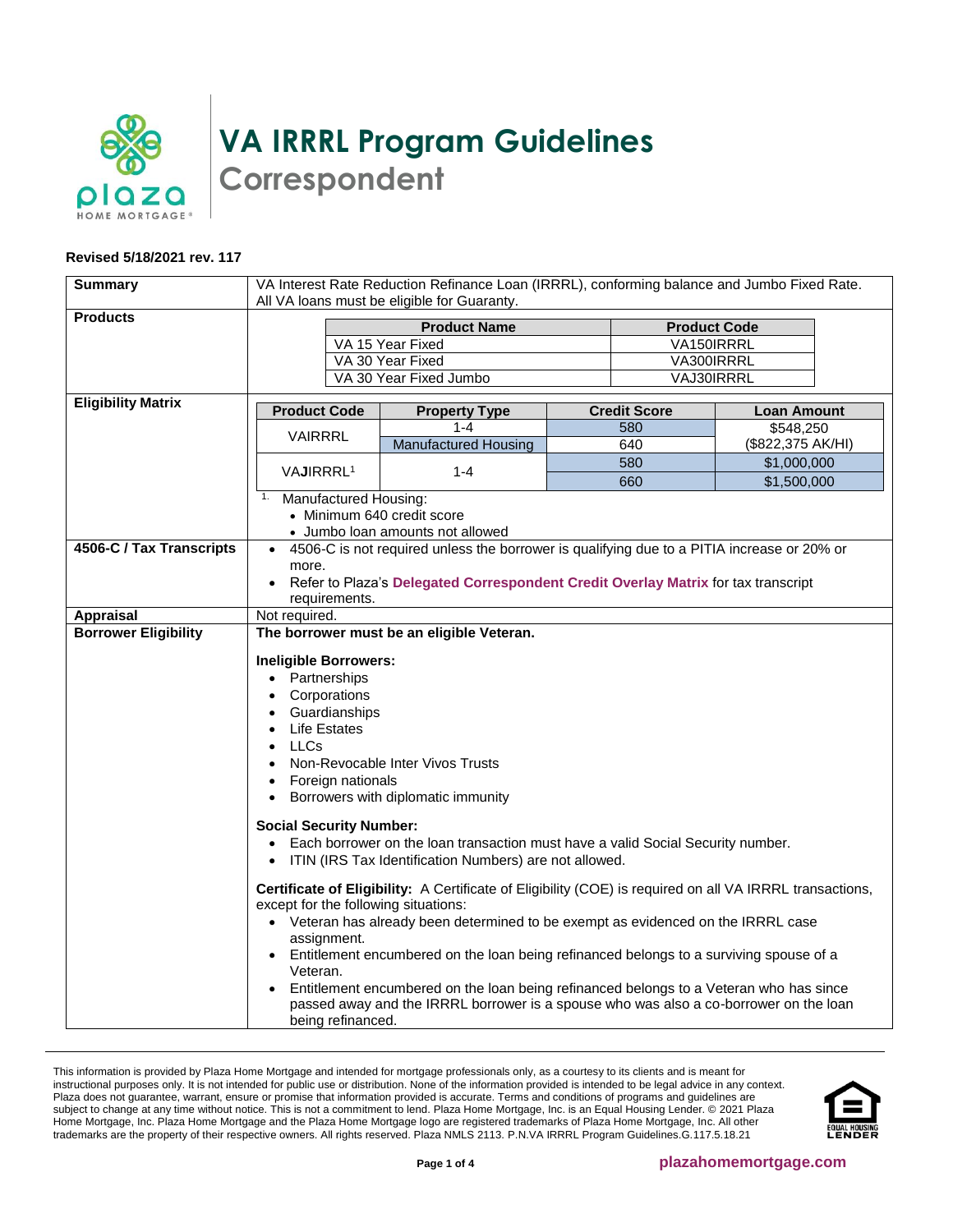|                                             | Veteran: If the veteran is not exempt from the VA Funding Fee, the veteran must provide a signed<br>certification confirming if they have a claim for compensation pending with the Department of VA.                                                                           |
|---------------------------------------------|---------------------------------------------------------------------------------------------------------------------------------------------------------------------------------------------------------------------------------------------------------------------------------|
|                                             | Active Duty Service Members: Must provide a signed certification confirming if they have a pre-<br>discharge claim pending.                                                                                                                                                     |
|                                             | If there is a pending claim, a corrected COE must be pulled no earlier than 3 days before the loan<br>closes to validate exemption status at time of closing. Refer to VA Circular 26-19-17.                                                                                    |
| <b>Credit</b>                               | <b>Qualifying Credit Score:</b>                                                                                                                                                                                                                                                 |
|                                             | • A tri-merge credit report is required.                                                                                                                                                                                                                                        |
|                                             | The qualifying score is the lower of two or the middle of three scores.<br>$\bullet$                                                                                                                                                                                            |
|                                             | The lowest qualifying score of all applicants is used to qualify.                                                                                                                                                                                                               |
|                                             | Each borrower must have at least one credit score.                                                                                                                                                                                                                              |
|                                             | Credit Report: When a full credit report is not obtained, a mortgage only credit report with credit<br>scores and key factors must be provided. If unable to obtain a mortgage only credit report with credit<br>scores and key factors, a full credit report will be required. |
|                                             | <b>Housing Payment History:</b>                                                                                                                                                                                                                                                 |
|                                             | Mortgage Payment History of 0 x 30 in the last 12 months is required.                                                                                                                                                                                                           |
|                                             | • For loans that are seasoned less than 12 months, the existing loan may not have any mortgage                                                                                                                                                                                  |
|                                             | lates of 30 days or greater since the inception of the loan and, there may be no 30 day or                                                                                                                                                                                      |
|                                             | greater lates on any mortgage loan associated with the borrower or property in the most recent<br>12 months.                                                                                                                                                                    |
|                                             | *Any IRRRL that includes delinquent payments in the loan amount must be submitted to the VA for                                                                                                                                                                                 |
|                                             | prior approval, even when a lender has automatic authority.                                                                                                                                                                                                                     |
| <b>Disaster Policy</b>                      | Refer to Plaza's Natural Disaster Policy for requirements.                                                                                                                                                                                                                      |
| <b>Down Payment / Equity</b>                | The 25% minimum VA guaranty/entitlement is considered satisfied for IRRRLs regardless of the                                                                                                                                                                                    |
| Requirement                                 | dollar amount of guaranty being transferred from the previous loan.                                                                                                                                                                                                             |
| <b>Eligible Fees</b>                        | VA regulations limit the fees that the veteran can pay to obtain a loan. If the veteran was charged an                                                                                                                                                                          |
|                                             | ineligible fee(s), the fee must be refunded and the loan file must contain adequate documentation                                                                                                                                                                               |
|                                             | that the fee was refunded to the veteran.                                                                                                                                                                                                                                       |
| <b>Energy Efficient</b><br><b>Mortgages</b> | Allowed per VA Guidelines.                                                                                                                                                                                                                                                      |
| <b>Escrow Accounts</b>                      | An Escrow/impound account is required for property taxes and insurance on all VA loans.                                                                                                                                                                                         |
| <b>Geographic Restrictions</b>              | Hawaii:                                                                                                                                                                                                                                                                         |
|                                             | • Properties in Lava Zones 1 and 2 are ineligible.<br>Manufactured housing not eligible.                                                                                                                                                                                        |
|                                             | $\bullet$                                                                                                                                                                                                                                                                       |
|                                             | lowa: An attorney's opinion of title is acceptable in lieu of a title policy, or a title policy may be                                                                                                                                                                          |
|                                             | ordered through the Title Guaranty Division (TGD) of the Iowa Financial Authority.                                                                                                                                                                                              |
|                                             |                                                                                                                                                                                                                                                                                 |
|                                             | Kansas: Properties located in the State of Kansas require the lender to obtain the market value.<br>This can be satisfied with a tax assessor's statement of value.                                                                                                             |
|                                             | Montana: Lot size of the property may not exceed 40 acres.                                                                                                                                                                                                                      |
|                                             | Rhode Island: Manufactured housing not eligible.                                                                                                                                                                                                                                |
|                                             | West Virginia: Delegated deliveries only.                                                                                                                                                                                                                                       |
| <b>Income &amp; Employment</b>              | Income:                                                                                                                                                                                                                                                                         |
|                                             | Income is not documented<br>$\bullet$                                                                                                                                                                                                                                           |
|                                             | The loan application should not reference income<br>٠                                                                                                                                                                                                                           |
|                                             | Exception: When the PITIA will increase 20% or more it must be determined that the borrower<br>٠<br>has stable and reliable income to support the proposed payment along with other recurring                                                                                   |
|                                             | monthly obligations.                                                                                                                                                                                                                                                            |
|                                             |                                                                                                                                                                                                                                                                                 |

This information is provided by Plaza Home Mortgage and intended for mortgage professionals only, as a courtesy to its clients and is meant for instructional purposes only. It is not intended for public use or distribution. None of the information provided is intended to be legal advice in any context. Plaza does not guarantee, warrant, ensure or promise that information provided is accurate. Terms and conditions of programs and guidelines are subject to change at any time without notice. This is not a commitment to lend. Plaza Home Mortgage, Inc. is an Equal Housing Lender. © 2021 Plaza Home Mortgage, Inc. Plaza Home Mortgage and the Plaza Home Mortgage logo are registered trademarks of Plaza Home Mortgage, Inc. All other trademarks are the property of their respective owners. All rights reserved. Plaza NMLS 2113. P.N.VA IRRRL Program Guidelines.G.117.5.18.21

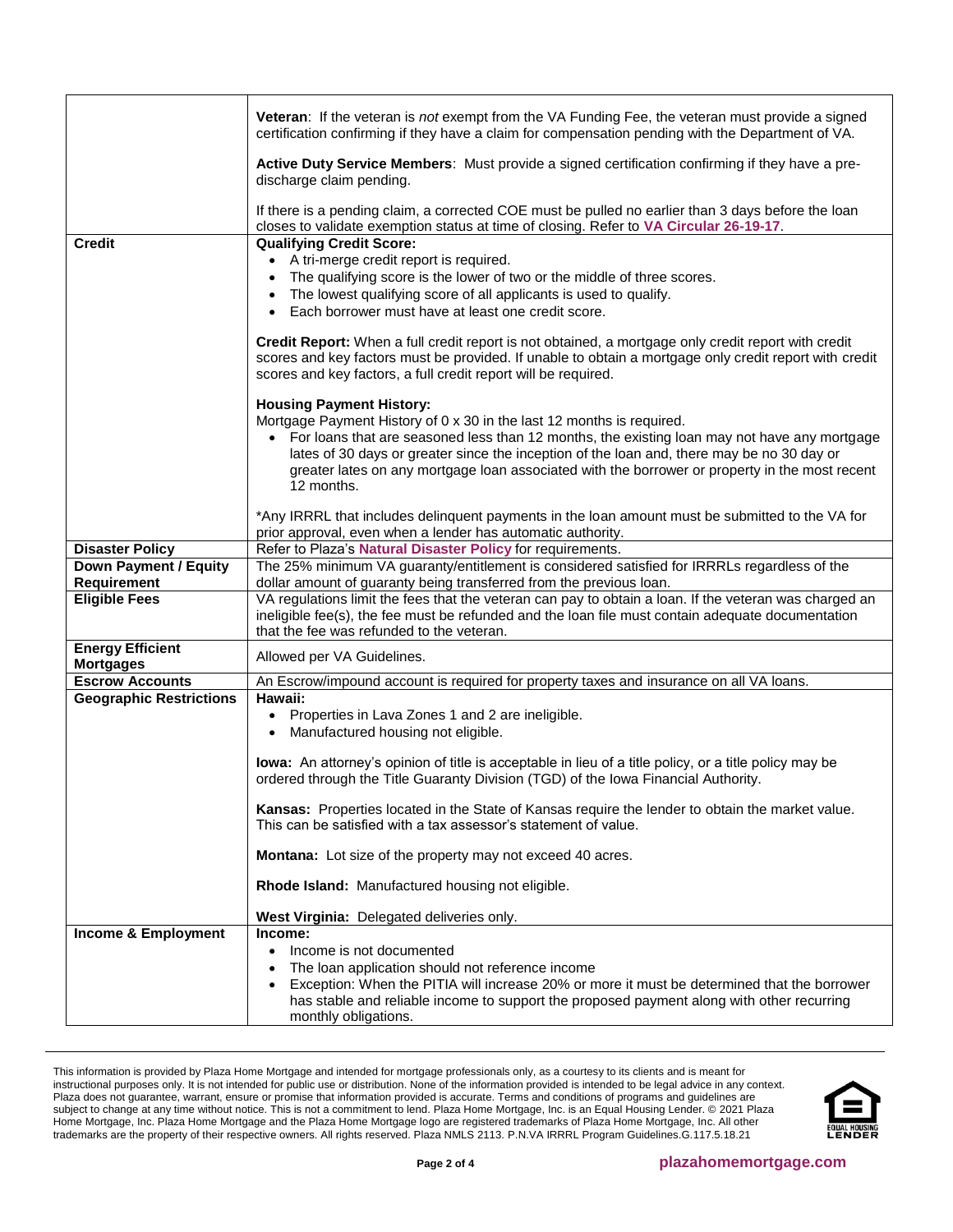| Ineligible                  | <b>Temporary Buydowns</b>                                                                                                                                                                                                                                                                                                                                                                                                                                                                                                                                                                                                                                                                                                                                                                                                                                                                                                                                                                                                                                                                    |              | Borrower is a principal of the title company and/or settlement agent for the subject transaction.                                                                                      |                          |  |
|-----------------------------|----------------------------------------------------------------------------------------------------------------------------------------------------------------------------------------------------------------------------------------------------------------------------------------------------------------------------------------------------------------------------------------------------------------------------------------------------------------------------------------------------------------------------------------------------------------------------------------------------------------------------------------------------------------------------------------------------------------------------------------------------------------------------------------------------------------------------------------------------------------------------------------------------------------------------------------------------------------------------------------------------------------------------------------------------------------------------------------------|--------------|----------------------------------------------------------------------------------------------------------------------------------------------------------------------------------------|--------------------------|--|
| <b>Loan Limits</b>          |                                                                                                                                                                                                                                                                                                                                                                                                                                                                                                                                                                                                                                                                                                                                                                                                                                                                                                                                                                                                                                                                                              | <b>Units</b> | <b>Contiguous U.S.</b>                                                                                                                                                                 | <b>Alaska and Hawaii</b> |  |
|                             | Program<br>Conforming                                                                                                                                                                                                                                                                                                                                                                                                                                                                                                                                                                                                                                                                                                                                                                                                                                                                                                                                                                                                                                                                        | $1 - 4$      | \$548,250                                                                                                                                                                              | \$822,375                |  |
|                             | Jumbo                                                                                                                                                                                                                                                                                                                                                                                                                                                                                                                                                                                                                                                                                                                                                                                                                                                                                                                                                                                                                                                                                        | $1 - 4$      | \$1,500,000                                                                                                                                                                            | \$1,500,000              |  |
|                             |                                                                                                                                                                                                                                                                                                                                                                                                                                                                                                                                                                                                                                                                                                                                                                                                                                                                                                                                                                                                                                                                                              |              |                                                                                                                                                                                        |                          |  |
| <b>Manufactured Housing</b> | Minimum 640 credit score<br>Must be classified as Real Property<br>٠<br>The Manufactured Home must have been built on or after June 15, 1976<br>$\bullet$<br>Double-wide minimum width<br>$\bullet$<br>Leasehold properties are ineligible<br>$\bullet$<br>Condo or co-op projects comprised of manufactured homes are ineligible<br>The manufactured home may not have been previously installed or occupied at another location<br>All manufactured homes must meet VA guidelines, restrictions in these Program Guidelines,<br>and Plaza's Manufactured Housing Guidelines.<br>Manufactured housing not eligible in states of Hawaii and Rhode Island.<br>Manufactured Homes located within a Special Flood Hazard Area are not eligible unless a<br>FEMA National Flood Insurance Program (NFIP) Elevation Certificate (FEMA Form 086-0-33)<br>prepared by a licensed engineer or surveyor stating that the finished grade beneath the<br>Manufactured Home is at or above the 100-year return frequency flood elevation is provided,<br>and flood insurance under the NFIP is obtained. |              |                                                                                                                                                                                        |                          |  |
| <b>Maximum Loans</b>        | A maximum of four Plaza loans is permitted to one borrower.                                                                                                                                                                                                                                                                                                                                                                                                                                                                                                                                                                                                                                                                                                                                                                                                                                                                                                                                                                                                                                  |              |                                                                                                                                                                                        |                          |  |
| Occupancy                   | <b>Primary Residences</b><br>Second Home<br>$\bullet$<br><b>Investment Property</b><br>For second home and investment property transactions:<br>1 unit properties only<br>$\bullet$<br>Conforming loan amounts only<br>Manufactured Housing not allowed<br>property as their primary residence.<br>residence.                                                                                                                                                                                                                                                                                                                                                                                                                                                                                                                                                                                                                                                                                                                                                                                |              | Documentation must be provided evidencing the veteran previously occupied the subject<br>There can be no history of late payments on the subject property or on the borrower's primary |                          |  |
| <b>Property Eligibility</b> | <b>Ineligible Properties:</b><br>Cooperatives<br>Condotels<br>$\bullet$<br>Geodesic dome homes<br>$\bullet$<br>Geothermal homes<br>$\bullet$<br><b>Commercial Properties</b><br>Mobile homes<br>Non-warrantable condos<br>Timeshares<br>Working Farms, Ranches, Orchards<br>VA Indian Leasehold properties<br>Properties with C6 quality rating<br>Properties with C5 or C6 condition rating                                                                                                                                                                                                                                                                                                                                                                                                                                                                                                                                                                                                                                                                                                 |              | Properties secured with PACE obligations or PACE like assessments                                                                                                                      |                          |  |
| <b>Qualifying Ratios</b>    | $\bullet$                                                                                                                                                                                                                                                                                                                                                                                                                                                                                                                                                                                                                                                                                                                                                                                                                                                                                                                                                                                                                                                                                    |              | If the PITIA does not increase by 20% or more: Not calculated.                                                                                                                         |                          |  |
| <b>Repair Escrows</b>       | If the PITIA increases by 20% or more: 41%.<br>Per VA guidelines.                                                                                                                                                                                                                                                                                                                                                                                                                                                                                                                                                                                                                                                                                                                                                                                                                                                                                                                                                                                                                            |              |                                                                                                                                                                                        |                          |  |
|                             | Escrow holdbacks are not allowed on manufactured housing.                                                                                                                                                                                                                                                                                                                                                                                                                                                                                                                                                                                                                                                                                                                                                                                                                                                                                                                                                                                                                                    |              |                                                                                                                                                                                        |                          |  |

This information is provided by Plaza Home Mortgage and intended for mortgage professionals only, as a courtesy to its clients and is meant for instructional purposes only. It is not intended for public use or distribution. None of the information provided is intended to be legal advice in any context. Plaza does not guarantee, warrant, ensure or promise that information provided is accurate. Terms and conditions of programs and guidelines are subject to change at any time without notice. This is not a commitment to lend. Plaza Home Mortgage, Inc. is an Equal Housing Lender. © 2021 Plaza Home Mortgage, Inc. Plaza Home Mortgage and the Plaza Home Mortgage logo are registered trademarks of Plaza Home Mortgage, Inc. All other trademarks are the property of their respective owners. All rights reserved. Plaza NMLS 2113. P.N.VA IRRRL Program Guidelines.G.117.5.18.21